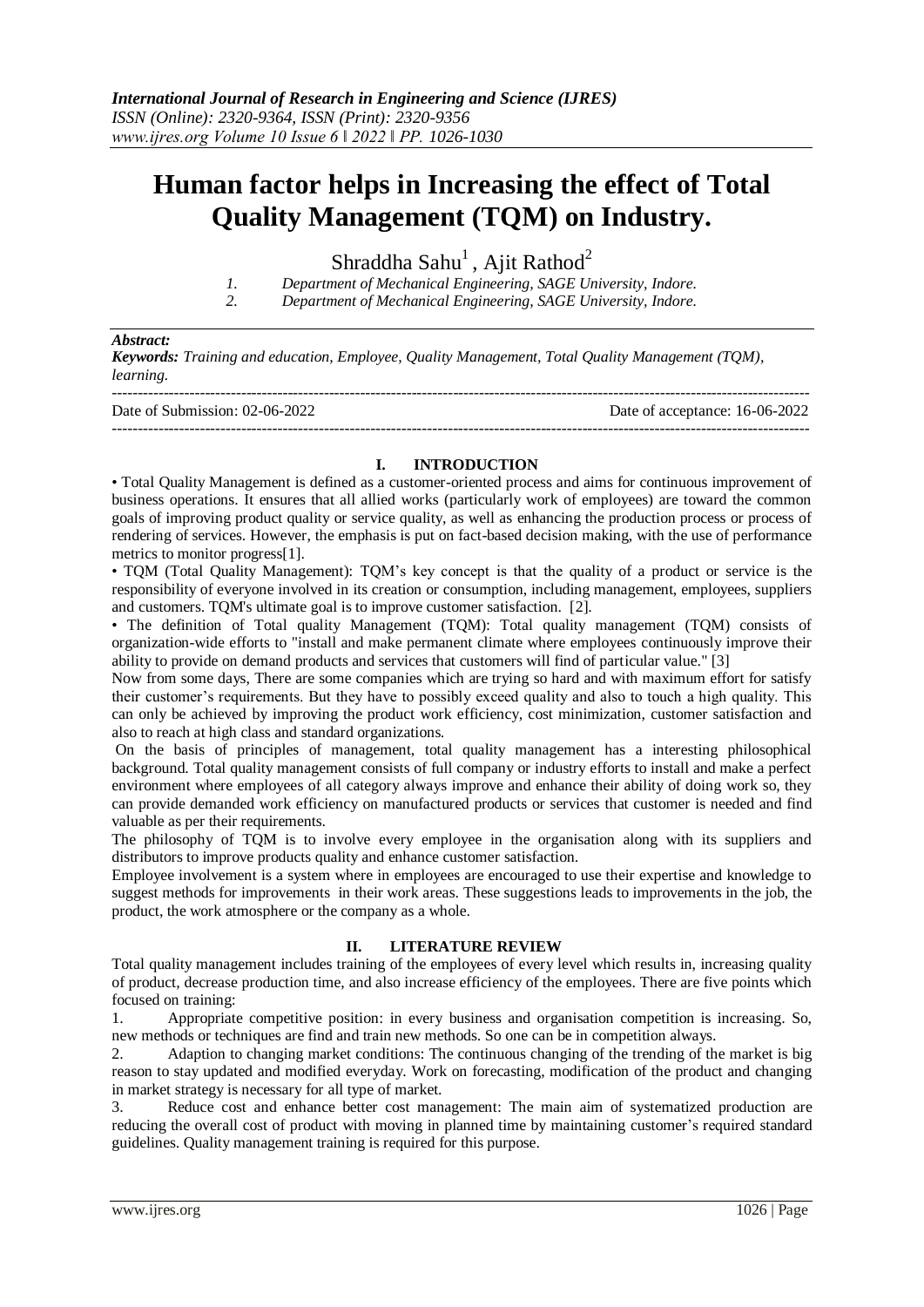4. High profitability: profit making is the only purpose of all organisation, profit making is the art, which not common to every organization which wants to create profit. To achieve a gross profit, total quality management is necessarily implemented.

5. Improved customer focus and satisfaction: by giving quality management training to the employees and train them to work in customer satisfaction and also complete customer's demand. From Quality management training one can get knowledge of steps of enhancing customer focus and satisfaction.

Total Quality Management (TQM) helps in improving employees and supervisors knowledge and view on working strategy and also improve methods of production so they produce more product and increase their productivity for customer's satisfaction. Many factors are responsible for knowledge gaining process. They are education, age, department, pressure under they work, danger and many more.

Different educational level differ the person to think on a particular problem, or skipping work or not interesting in take training program. Lower educated people work only in labour class, take orders and work on some mechanic or labour manner, then next medium educated persons which take diploma or ITI degree they tale order from supervisors and also have ability to make changes or solve some problems. Next higher educated level person/ employee which are graduated they study higher degree which are useful for the organisation they design product, make plans of working and also solve problems which come during production or created by the employees.

Leadership of Top management and employee's working capacity are necessarily important principles of total quality management (TQM), these two belongs to improve relationship between organisation and customer by customer satisfaction process. Because of above reason, top management's leadership and employee empowerment strategies are consider as important factor and focus to improve the method and practices all improve method. Some studies were done this assumption. This research study performed on organizations those adopted TQM to find the relationship between top management leadership, employee's empowerment, job satisfaction, and customers' satisfaction. On seeing the results the conclusion is found positive between top management leadership, employee empowerment, job satisfaction, and customer satisfaction. Management's leadership are give right command to employees, and here Employee empowerment are work and employees were produced quality product achieve goal of customer satisfaction and also job satisfaction.

"Total" highlight that sectors or subdivisions which combines together to form a production sector or organization (Example: marketing, accounting, finance, design, sales, designing, casting). They are required necessarily to enhance their natural techniques to take them on high levels.

"Management" emphasizes that controlling executives or person of high command are strictly have to manage and improve the quality with limited employees, knowledge, low grade workers to achieve the vision or objective of the organization. The concept of Total Quality Management, was widely transformed through the previous experience of high-quality products from Japanese manufactures.

Therefore, some persons take total Quality Management as the result of a long time developed method or technique or philosophy which are practised from last few decades go back to Frederick Taylor's efforts in the1920s to evaluate and improve the quality of manufactured products. Followed by Taylor's efforts, the to come great improvement turn up with the establishment of the statistical quality control procedures.

#### **Advantages**

- Increase in productivity.
- Improving in market image.
- Decrease in defects and waste production**.**
- Increase in profitability.
- Enhancement in customer focus and satisfaction.
- Enhancement in customer loyalty.
- Improvement in employee rules and equality.
- Increase in shareholder and stakeholder worth.
- Strong in competitors.
- Improved and innovative methods.

#### **III. METHODOLOGY**

TQM , Total Quality Management helps organisation to become profitable and also to prove themselves on the customer's satisfaction and demand. TQM helps in human resource of the organisation through leadership, task completing, training the employees, etc. This quality of working on a firm as a profitable worker are depend on some factors like education, knowledge, age etc. Survey is performed on a large and integrated Steel industry on Bhilai Chhattisgarh. Total 500 persons are respondent and involve in this process. They are workers/ general employees and some supervisors. Responds are taken on different level.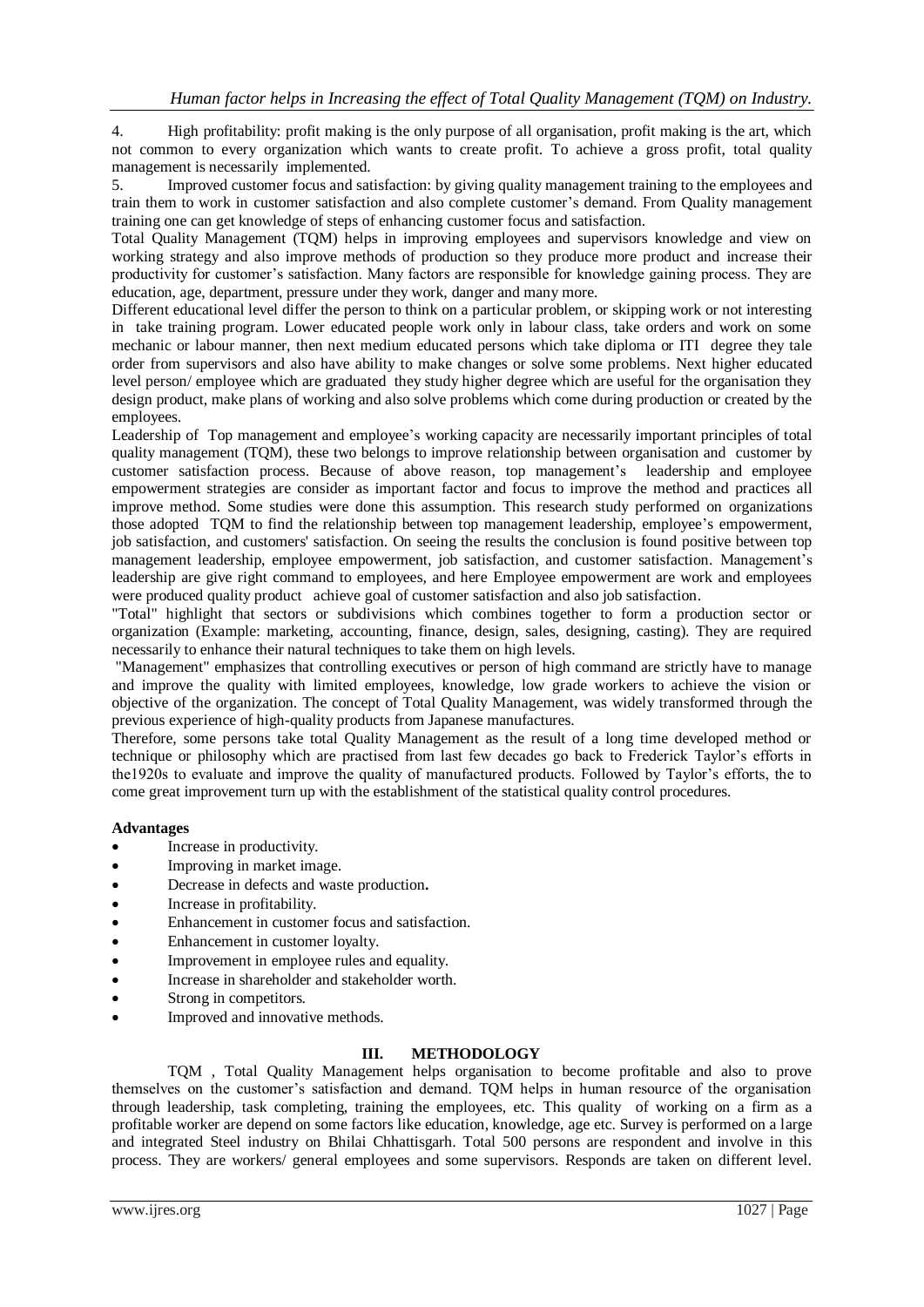Following points are taken from 500 responders to make general view of the industry. Then for some specific points related to leaders / supervisors 50 responders are taken. They are:

- 1. educational level
- 2. working department
- 3. job title
- 4. age group

### **some detail of the industry:**

- Name of Organisation: Steel Plant, Bhilai, Chhattisgarh.
- Number of Employees: 17960+
- Number of Employees satisfied in their Job: 99%
- Number of employees not satisfied with their job: 1%
- Customer Satisfied: 100%
- Healthy work Environment: 95%
- Percentage of Work Stress on employees: 5% 30%

 Advantages with their job: Education at low cost, free medical treatment for employees and their family, Accommodations at lowest rent, etc. healthy Environment localities.

#### **Table 1**: respondent's educational level.

| Education      | Number of person | Percentage $(\% )$ |  |
|----------------|------------------|--------------------|--|
| ITI            | 214              | 42.8               |  |
| <b>Diploma</b> | 159              | 31.8               |  |
| <b>BTech</b>   | 127              | 25.8               |  |

## **Table 2**: respondent's working department.

| <b>Department</b>                   | Number of person | Percentage $(\% )$ |
|-------------------------------------|------------------|--------------------|
| <b>Product manufacturing</b>        | 50               | 10                 |
| <b>Steel melting shop</b>           | 50               | 10                 |
| <b>Continuous casting shop</b>      | 50               | 10                 |
| <b>Training department</b>          | 50               | 10                 |
| <b>Mills</b>                        | 50               | 10                 |
| <b>Raw material division</b>        | 50               | 10                 |
| <b>Material management</b>          | 50               | 10                 |
| <b>Personnel administration</b>     | 50               | 10                 |
| <b>Project</b>                      | 50               | 10                 |
| Marketing and customer satisfaction | 50               | 10                 |

### **Table 3:** respondent's job title

| levels                         | Number of persons | Percentage $(\% )$ |
|--------------------------------|-------------------|--------------------|
| <b>General Employees</b>       | 200               | 40                 |
| <b>Engineering Employees</b>   | 240               | 48                 |
| <b>Deputy General Managers</b> | 40                |                    |
| <b>General Managers</b>        | 20                |                    |

#### **Table 4:** respondent's age group

| Age group | Number of persons | Percentage $(\% )$ |
|-----------|-------------------|--------------------|
| 18-25     | 32                | 6.4                |
| 25-35     | 83                | 16.6               |
| 35-45     | 262               | 52.4               |
| $45 - 55$ | 118               | 23.6               |
| 55-60     | C                 |                    |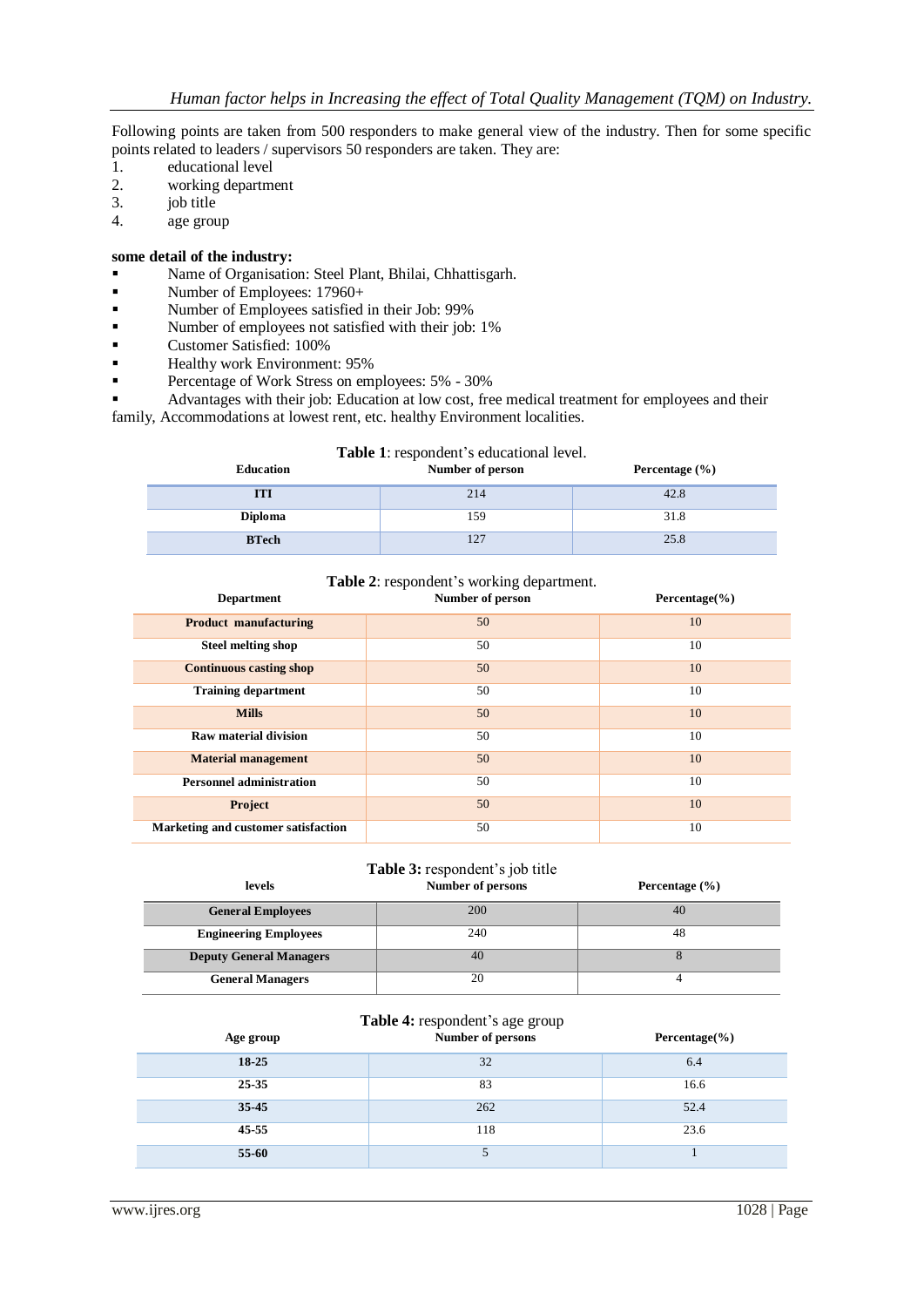| лронцент – эм. | <b>Factors</b>                                               | Frequency      | Percentage(%) |
|----------------|--------------------------------------------------------------|----------------|---------------|
| $\mathbf{1}$   | <b>Behaviour of Leader</b>                                   |                |               |
| A              | Having creative ideas, decision making                       | 38             | 76            |
| B              | Take challenges, patience capacity                           | 35             | 70            |
| $\mathbf C$    | Loyalty                                                      | 45             | 90            |
| $\overline{2}$ | Public responsibility                                        |                |               |
| A              | Take responsibility of negative impact of work               | 43             | 86            |
| B              | Giving solution, goal/topic oriented, empathetic behaviour   | 50             | 100           |
| $\mathbf C$    | Doing group discussion, taking others ideas                  | 41             | 82            |
| 3              | Training                                                     |                |               |
| $\mathbf{A}$   | Gaining knowledge and better relationships                   | 50             | 100           |
| B              | Increase self confidence and self awareness                  | 39             | 78            |
| $\mathbf C$    | Training in class room                                       | 25             | 50            |
| D              | Training with tools and gadgets at workspace                 | 50             | 100           |
| 4              | Organisational structure for supporting TQM                  |                |               |
| A              | Giving clear commands for employees                          | 46             | 92            |
| B              | Giving freedom to employees                                  | 41             | 82            |
| $\mathbf C$    | Effective communication and convenience                      | 50             | 100           |
| 5              | Obstacles in communication                                   |                |               |
| $\mathbf{A}$   | Explaining daily operation/work/target                       | 43             | 86            |
| B              | Using tool for communication                                 | 50             | 100           |
| 6              | Appreciating                                                 |                |               |
| A              | Giving promotions or increasing time to time salaries        | 35             | 70            |
| B              | Appreciating by giving credits/ gifts or extra rewards       | 42             | 84            |
| 7              | Taking measurements and evaluating problems                  |                |               |
| A              | Ignore problems and remaining the solutions                  | $\overline{0}$ | $\Omega$      |
| В              | Decrease in ideas or preparation for problems                | 3              | 6             |
| $\mathbf C$    | Sufficient and required measurements and done in proper time | 50             | 100           |

## Respondent  $=50$ .

## **Table 5:** Human Factors which effect work of Employees.

#### **Result:**

 From table 1 it is clear that 42.8% workers are done ITI, 31.8% workers done Diploma and 25.8% done BTech which are most qualified employees for industry.

- In table 2 employee's different department is shown.
- In table 3 respondents job category is shown.
- In table 4 different age group of employee is shown which help to know the age of workers.

In table 5 50 responders are taken were the employees are educated and they are leaders and

supervisors and employee which understand the factors of TQM. On there observation this table is prepared: Overall the leaders have good capability to manage there workers by taken orders from the main

supervisors, taken challenges, create good ideas and don't let the problem as it is.

 These abilities are necessary for good leaders which take all responsibilities to run industry in good way by applying TQM to taken there industry in Top class level.

# **IV. CONCLUSION**

From company details, it is observed that any industry have to provide some benefits to employees to work for there like schools for there children in lowest cost, health facilities for there employees at free, give a green and clean environment to their family and give a good locality.

 From above calculations and with data given by employees most of the people thinks total customer satisfaction is best implemented on organisation and employees involvement is not so good applied. Managers